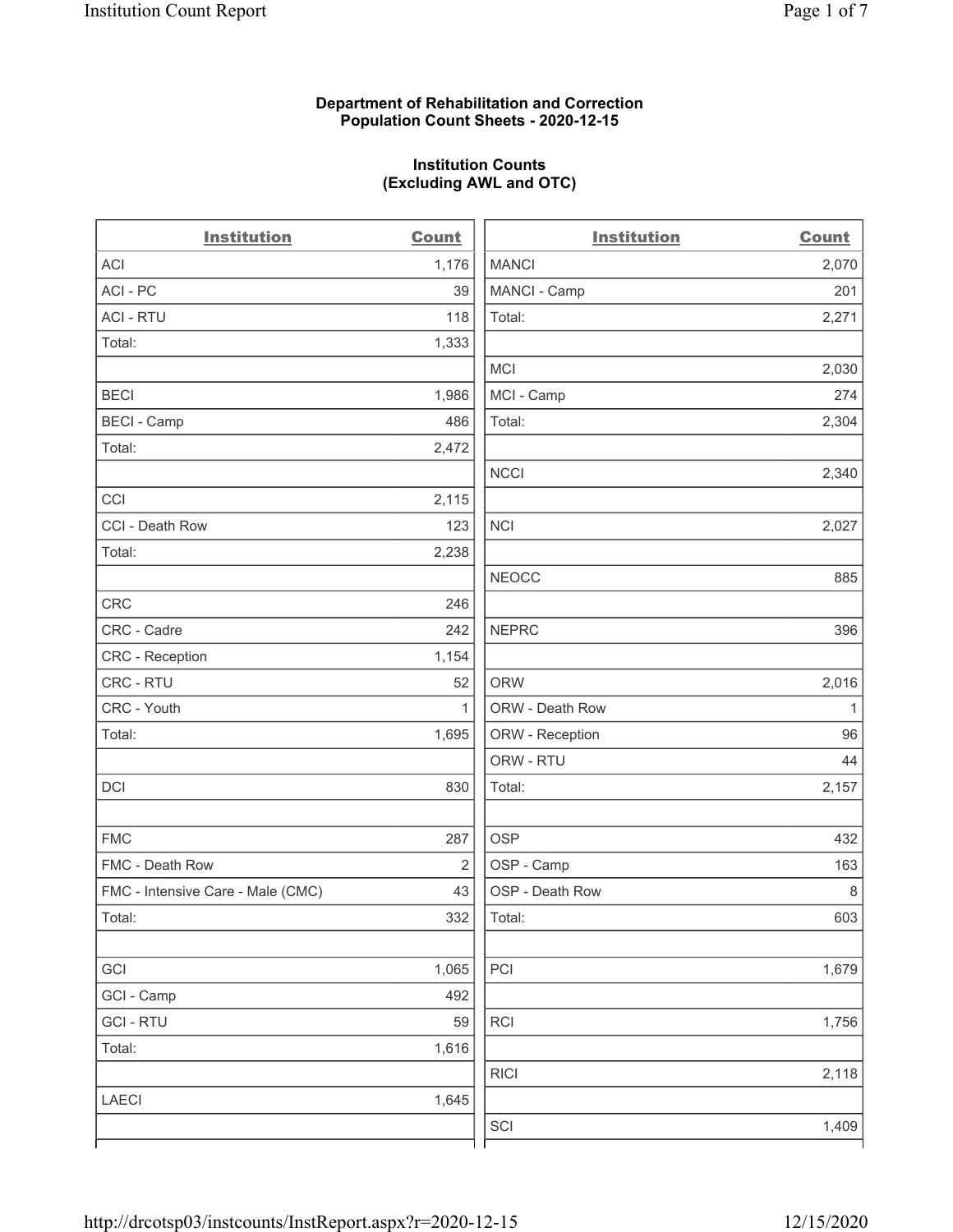|                          |       |             | <b>Total Population:</b> | 44,127 |
|--------------------------|-------|-------------|--------------------------|--------|
|                          |       |             |                          |        |
|                          |       | Total:      |                          | 1,139  |
|                          |       | WCI - RTU   |                          | 31     |
| Total:                   | 2,135 | <b>WCI</b>  |                          | 1,108  |
| MACI - Minimum           | 1,163 |             |                          |        |
| <b>MACI</b>              | 972   | Total:      |                          | 802    |
|                          |       | TOCI - PC   |                          | 137    |
| Total:                   | 1,234 | <b>TOCI</b> |                          | 665    |
| <b>LORCI - Reception</b> | 459   |             |                          |        |
| LORCI - Cadre            | 174   | Total:      |                          | 1,239  |
| <b>LORCI</b>             | 601   | TCI - Camp  |                          | 294    |
|                          |       | <b>TCI</b>  |                          | 945    |
| <b>LOCI</b>              | 1,961 |             |                          |        |
|                          |       | Total:      |                          | 1,197  |
| Total:                   | 2,314 | SOCF - RTU  |                          |        |
| LECI - Camp              | 166   | <b>SOCF</b> |                          | 1,196  |
| <b>LECI</b>              | 2,148 |             |                          |        |

\* The Total Population includes 30 Offenders with Reason Codes 30 & 31. \*\* The Total Population includes 35 Offenders with Reason Code 0A.

### Male Population by Security Level (Include AWL and Exclude OTC)

| <b>Security Level</b>  |                   | <b>Body</b> | <b>AWL</b> | $(-OTC)$ | <b>Total</b> |
|------------------------|-------------------|-------------|------------|----------|--------------|
| <b>Total Level E</b>   |                   | 927         | 3          | 3        | 927          |
| Total Level 4          |                   | 1,377       | 6          | 6        | 1,377        |
| Total Level 3          |                   | 9,469       | 73         | 71       | 9,471        |
| Total Level 2          |                   | 15,093      | 83         | 74       | 15,102       |
| Total Level 1          |                   | 13,661      | 81         | 58       | 13,684       |
| <b>Total Death Row</b> |                   | 137         | 0          | 0        | 137          |
|                        | <b>Total Male</b> | 40,664      | 246        | 212      | 40,698       |

### Female Population by Institution (Include AWL and Exclude OTC)

| <b>Institution</b> | <b>Body</b> | <b>AWL</b> | $(-OTC)$ | <b>Total</b> |
|--------------------|-------------|------------|----------|--------------|
| DCI                | 829         |            | 5        | 829          |
| <b>FMC</b>         | 8           |            |          |              |
| <b>NEPRC</b>       | 396         |            | ◠        | 396          |
| <b>ORW</b>         | 2,016       |            |          | 2,025        |
| ORW - Death Row    |             |            |          |              |
|                    |             |            |          |              |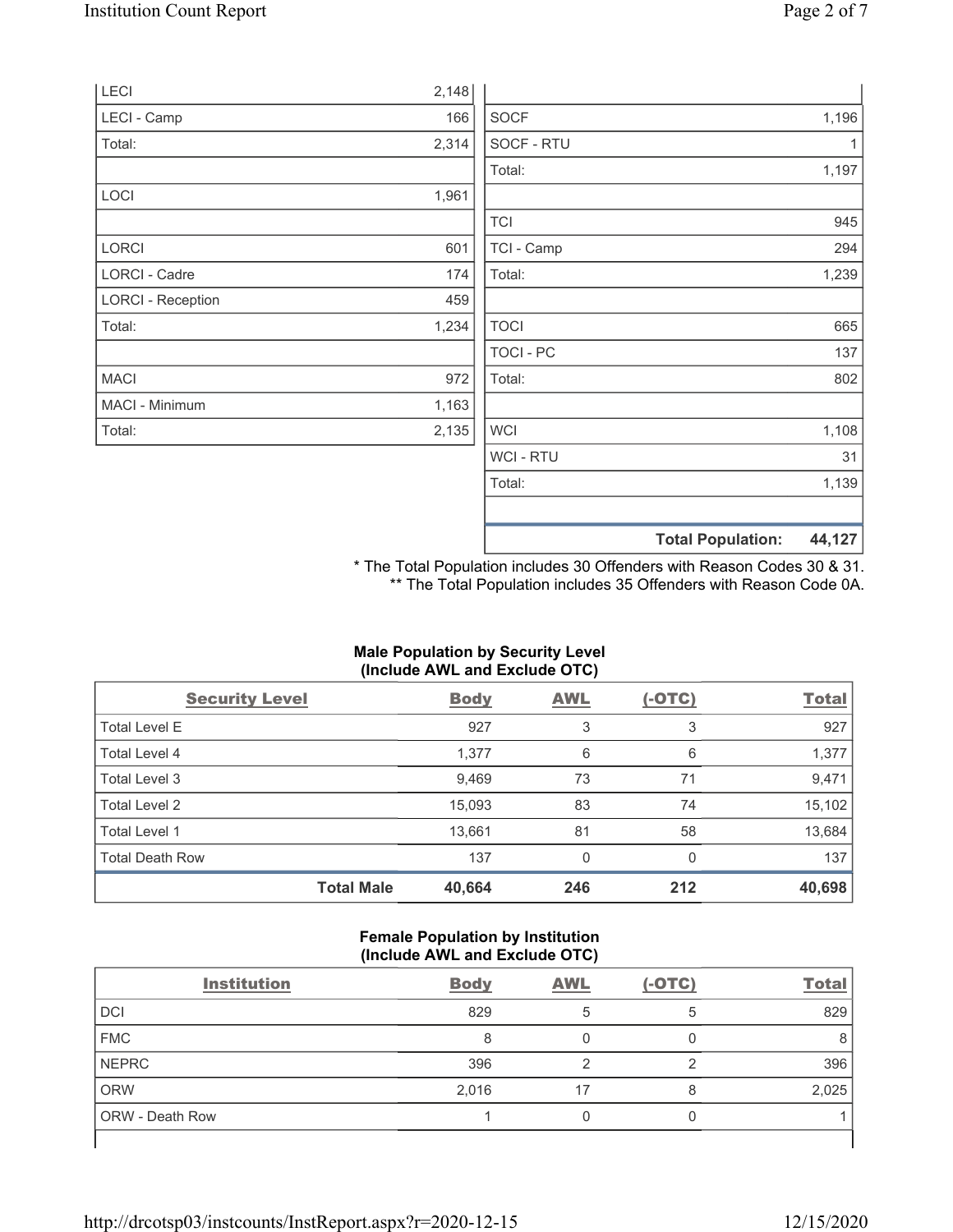| <b>ORW</b> - Reception |                          | 96     |     |     | 97     |
|------------------------|--------------------------|--------|-----|-----|--------|
| ORW - RTU              |                          | 44     |     |     | 44     |
|                        | <b>Total Female</b>      | 3,390  | 25  | 15  | 3,400  |
|                        |                          |        |     |     |        |
|                        | <b>Total Population:</b> | 44,054 | 271 | 227 | 44,098 |

### Male Population by Institution: Security Level 5 and E (Include AWL and Exclude OTC)

| <b>Institution</b> |                      | <b>Body</b>    | <b>AWL</b>          | $(-OTC)$            | <b>Total</b>   |
|--------------------|----------------------|----------------|---------------------|---------------------|----------------|
| CCI                |                      | $\mathbf{1}$   | $\mathsf 0$         | $\mathsf{O}\xspace$ | $\mathbf 1$    |
| CRC                |                      | $\overline{2}$ | $\mathbf 0$         | $\mathbf 0$         | $\overline{2}$ |
| CRC - RTU          |                      | $\overline{4}$ | $\mathsf 0$         | $\mathsf{O}\xspace$ | $\sqrt{4}$     |
| <b>FMC</b>         |                      | $\overline{2}$ | $\mathbf 0$         | $\mathsf{O}\xspace$ | $\sqrt{2}$     |
| <b>LAECI</b>       |                      | $\overline{4}$ | $\mathbf 0$         | $\mathsf{O}\xspace$ | $\overline{4}$ |
| LECI               |                      | 14             | $\mathsf{O}\xspace$ | $\mathsf{O}\xspace$ | 14             |
| LORCI              |                      | $\overline{4}$ | $\mathbf 0$         | $\mathsf{O}\xspace$ | $\overline{4}$ |
| LORCI - Cadre      |                      | $\overline{2}$ | $\mathsf 0$         | $\mathsf{O}\xspace$ | $\overline{2}$ |
| <b>MACI</b>        |                      | 19             | $\mathbf 0$         | $\mathsf{O}\xspace$ | 19             |
| <b>MANCI</b>       |                      | 21             | $\mathsf 0$         | $\mathsf{O}\xspace$ | 21             |
| NCCI               |                      | $\mathbf{1}$   | $\mathsf{O}\xspace$ | $\mathsf{O}\xspace$ | $\mathbf{1}$   |
| NEOCC              |                      | 10             | $\mathbf 0$         | $\mathsf{O}\xspace$ | 10             |
| <b>OSP</b>         |                      | 181            | $\mathbf{1}$        | $\mathbf{1}$        | 181            |
| <b>RCI</b>         |                      | 15             | $\mathbf 0$         | $\mathsf{O}\xspace$ | 15             |
| <b>RICI</b>        |                      | $\mathbf{1}$   | $\mathbf 0$         | $\mathsf{O}\xspace$ | $\mathbf{1}$   |
| <b>SOCF</b>        |                      | 514            | $\sqrt{2}$          | $\overline{2}$      | 514            |
| <b>TCI</b>         |                      | $\overline{7}$ | $\mathbf 0$         | $\mathsf{O}\xspace$ | $\overline{7}$ |
| <b>TOCI</b>        |                      | 109            | $\mathbf 0$         | $\mathsf{O}\xspace$ | 109            |
| <b>TOCI - PC</b>   |                      | 1              | $\mathbf 0$         | $\mathsf{O}\xspace$ | $\mathbf{1}$   |
| <b>WCI</b>         |                      | 11             | $\mathbf 0$         | $\mathsf{O}\xspace$ | 11             |
| WCI - RTU          |                      | $\overline{4}$ | $\mathbf 0$         | $\mathsf{O}\xspace$ | $\overline{4}$ |
|                    | <b>Total Level 5</b> | 927            | $\mathbf{3}$        | $\mathbf{3}$        | 927            |

## Male Population by Institution: Security Level 4 (Include AWL and Exclude OTC)

| <b>Institution</b> | <b>Body</b> | <b>AWL</b> | $(-OTC)$ | <b>Total</b> |
|--------------------|-------------|------------|----------|--------------|
| <b>ACI</b>         |             |            |          | 5            |
| CRC                |             |            |          |              |
| CRC - Reception    |             |            |          |              |
| <b>CRC - RTU</b>   |             |            |          | 9            |
|                    |             |            |          |              |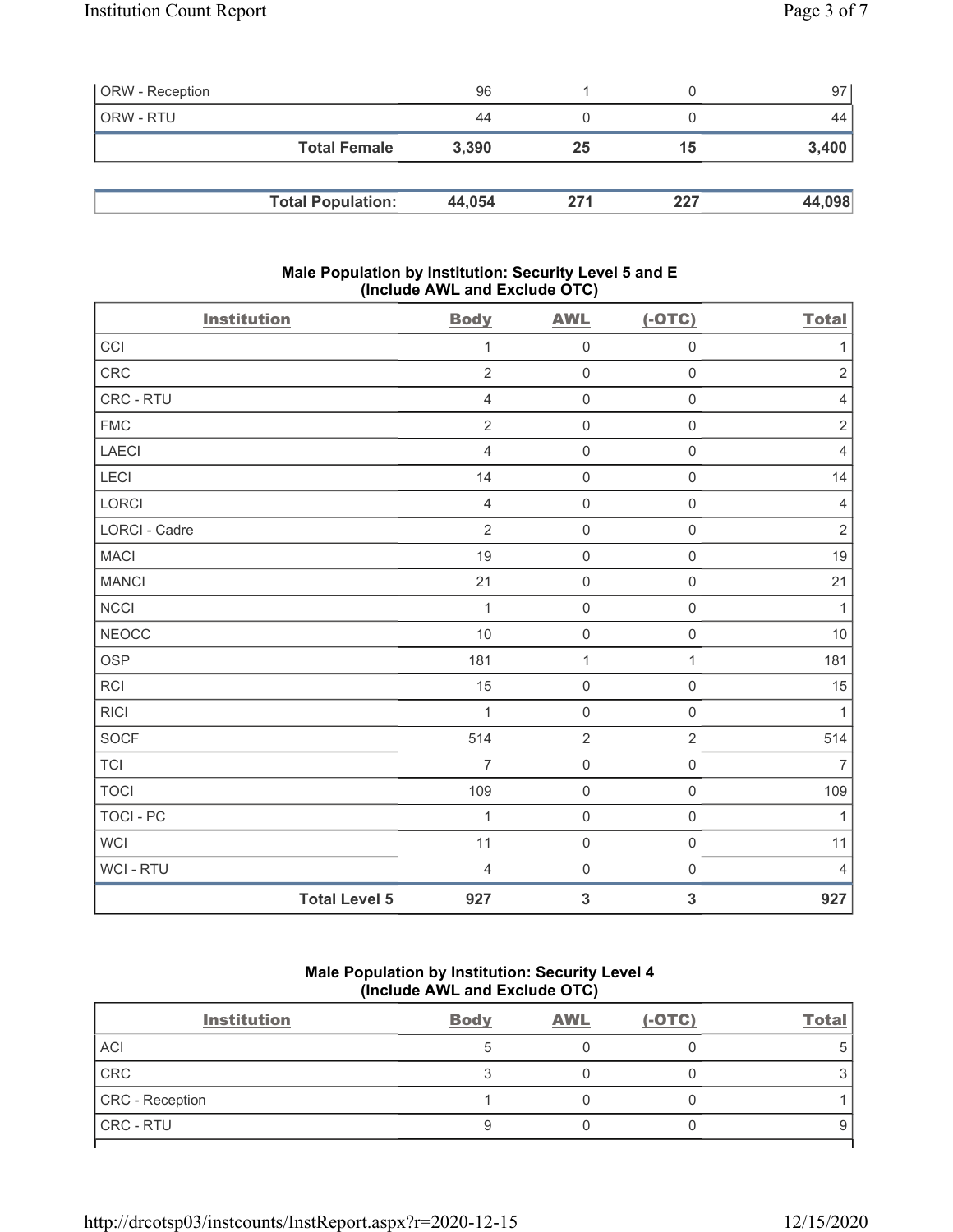| FMC - Intensive Care - Male (CMC) |          | $\mathbf{0}$ | <sup>0</sup> |       |
|-----------------------------------|----------|--------------|--------------|-------|
| LOCI                              | $\Omega$ |              |              | 0     |
| <b>LORCI</b>                      | 12       |              |              | 12    |
| LORCI - Cadre                     |          | $\mathbf{0}$ | O            |       |
| <b>LORCI - Reception</b>          |          | $\mathbf{0}$ | U            |       |
| <b>MACI</b>                       | 16       | $\mathbf{0}$ | 0            | 16    |
| <b>OSP</b>                        | 211      | $\mathbf{0}$ | 0            | 211   |
| <b>SOCF</b>                       | 586      | 3            | 3            | 586   |
| SOCF - RTU                        |          | $\mathbf 0$  |              |       |
| <b>TOCI</b>                       | 517      |              |              | 517   |
| TOCI - PC                         | 9        | $\Omega$     |              | 9     |
| WCI - RTU                         | 4        | $\mathbf{0}$ | <sup>0</sup> | 4     |
| <b>Total Level 4</b>              | 1,377    | 6            | 6            | 1,377 |

### Male Population by Institution: Security Level 3 (Include AWL and Exclude OTC)

| <b>Institution</b>                | <b>Body</b>      | <b>AWL</b>          | $(-OTC)$            | <b>Total</b>     |
|-----------------------------------|------------------|---------------------|---------------------|------------------|
| <b>ACI</b>                        | 18               | $\mathsf 0$         | $\mathsf 0$         | 18               |
| ACI-PC                            | $\overline{7}$   | $\mathsf 0$         | $\mathbf 0$         | $\overline{7}$   |
| <b>ACI - RTU</b>                  | 1                | $\mathsf{O}\xspace$ | $\mathsf 0$         | $\mathbf{1}$     |
| <b>BECI</b>                       | $6\,$            | $\mathsf 0$         | $\mathbf 0$         | $\,6\,$          |
| CCI                               | 39               | $\mathbf 0$         | $\mathsf 0$         | 39               |
| CRC                               | 145              | $\sqrt{3}$          | 3                   | 145              |
| CRC - Cadre                       | $9\,$            | $\mathsf 0$         | $\mathsf{O}\xspace$ | $\boldsymbol{9}$ |
| CRC - Reception                   | 666              | $\boldsymbol{9}$    | 8                   | 667              |
| CRC - RTU                         | 37               | $\mathsf 0$         | $\mathsf{O}\xspace$ | 37               |
| <b>FMC</b>                        | $\,6\,$          | $\mathbf 0$         | $\mathsf{O}\xspace$ | $\,6\,$          |
| FMC - Intensive Care - Male (CMC) | $\mathbf{1}$     | $\mathsf 0$         | $\mathbf 0$         | $\mathbf{1}$     |
| GCI                               | $\overline{2}$   | $\mathbf 0$         | $\mathsf 0$         | $\overline{2}$   |
| <b>LAECI</b>                      | 24               | $\mathbf{1}$        | $\mathbf{1}$        | 24               |
| LECI                              | 1,332            | $\overline{2}$      | $\overline{2}$      | 1,332            |
| LOCI                              | $\boldsymbol{9}$ | $\mathbf 0$         | $\mathbf 0$         | $9\,$            |
| LORCI                             | 271              | 28                  | 28                  | 271              |
| LORCI - Cadre                     | 44               | $\mathsf{O}\xspace$ | $\mathsf{O}\xspace$ | 44               |
| <b>LORCI - Reception</b>          | 78               | $\mathsf{O}\xspace$ | $\mathsf{O}\xspace$ | 78               |
| <b>MACI</b>                       | 820              | $\overline{4}$      | $\overline{4}$      | 820              |
| <b>MANCI</b>                      | 1,700            | 13                  | 13                  | 1,700            |
| <b>MCI</b>                        | 26               | $\mathsf{O}\xspace$ | $\mathsf{O}\xspace$ | 26               |
| <b>NCCI</b>                       | 25               | $\mathsf{O}\xspace$ | $\mathbf 0$         | 25               |
| <b>NCI</b>                        | 22               | $\mathbf 0$         | $\mathsf{O}\xspace$ | 22               |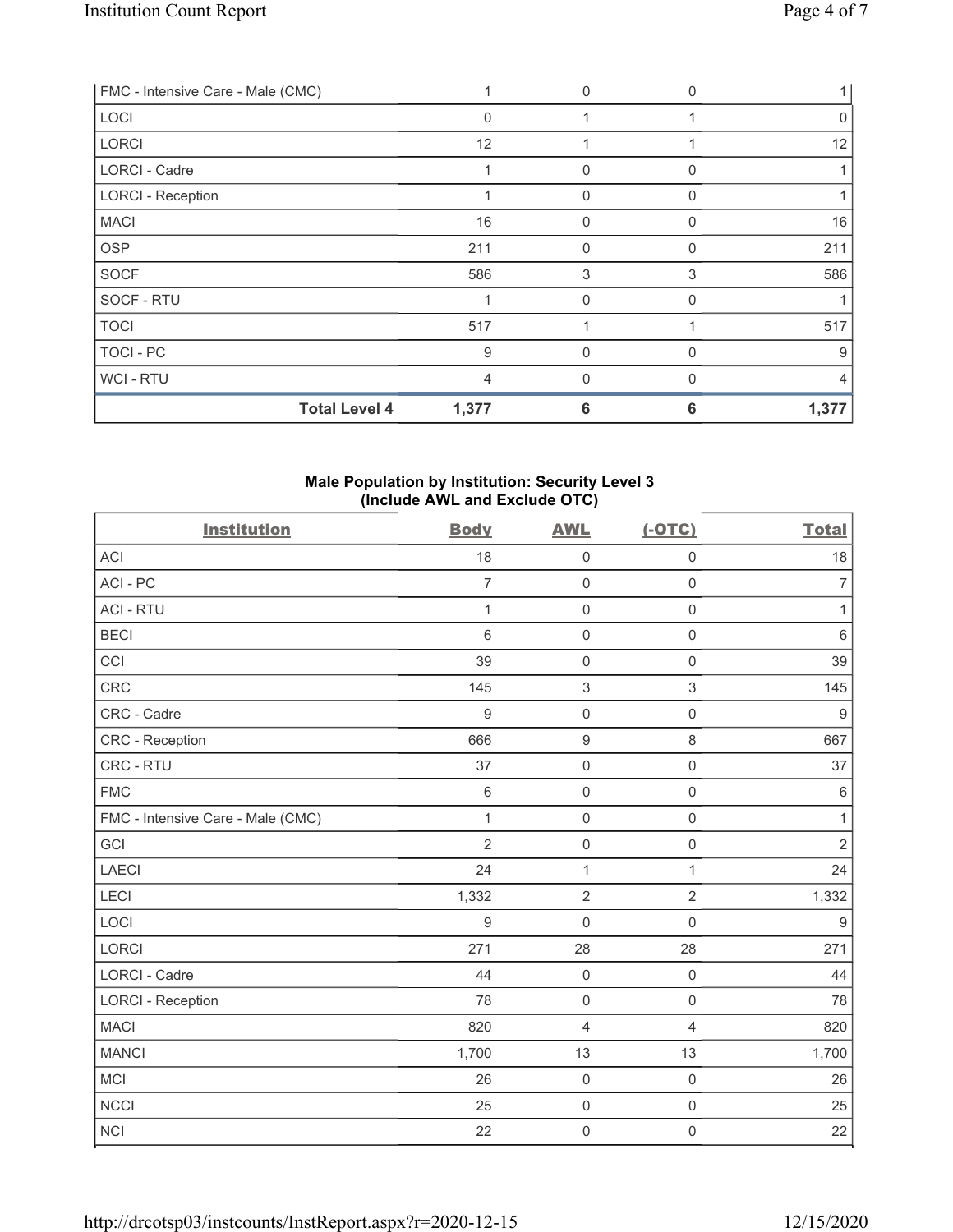| <b>NEOCC</b> |                      | 726   | $\overline{2}$   | $\overline{2}$ | 726   |
|--------------|----------------------|-------|------------------|----------------|-------|
| <b>OSP</b>   |                      | 6     | 0                | $\Omega$       | 6     |
| PCI          |                      | 32    | 1                | $\mathbf 0$    | 33    |
| <b>RCI</b>   |                      | 1,376 | 6                | 6              | 1,376 |
| <b>RICI</b>  |                      | 17    | 0                | $\mathbf 0$    | 17    |
| SCI          |                      | 62    | $\boldsymbol{0}$ | $\mathbf 0$    | 62    |
| SOCF         |                      | 91    | 0                | $\mathbf 0$    | 91    |
| <b>TCI</b>   |                      | 793   | $\mathbf 0$      | $\Omega$       | 793   |
| TCI - Camp   |                      | 1     | $\mathbf 0$      | $\mathbf 0$    |       |
| <b>TOCI</b>  |                      | 31    | 0                | $\Omega$       | 31    |
| TOCI - PC    |                      | 74    | $\mathbf 0$      | $\mathbf 0$    | 74    |
| <b>WCI</b>   |                      | 953   | 4                | $\overline{4}$ | 953   |
| WCI - RTU    |                      | 19    | 0                | $\Omega$       | 19    |
|              | <b>Total Level 3</b> | 9,469 | 73               | 71             | 9,471 |

### Male Population by Institution: Security Level 2 (Include AWL and Exclude OTC)

| <b>Institution</b>                | <b>Body</b>    | <b>AWL</b>          | $(-OTC)$            | <b>Total</b> |
|-----------------------------------|----------------|---------------------|---------------------|--------------|
| <b>ACI</b>                        | 639            | 1                   | 1                   | 639          |
| ACI - PC                          | 22             | $\mathbf 0$         | $\mathsf{O}\xspace$ | 22           |
| <b>ACI - RTU</b>                  | 93             | $\mathbf 0$         | $\mathsf{O}\xspace$ | 93           |
| <b>BECI</b>                       | 1,276          | $\sqrt{5}$          | 5                   | 1,276        |
| CCI                               | 1,583          | $\mathbf 5$         | 4                   | 1,584        |
| <b>CRC</b>                        | 24             | $\mathbf 0$         | $\mathsf{O}\xspace$ | 24           |
| CRC - Cadre                       | 224            | $\mathbf 0$         | $\mathbf 0$         | 224          |
| CRC - Reception                   | 255            | 10                  | 10                  | 255          |
| CRC - RTU                         | $\overline{c}$ | $\mathsf{O}\xspace$ | $\mathsf{O}\xspace$ | $\sqrt{2}$   |
| CRC - Youth                       | $\mathbf{1}$   | $\mathbf 0$         | $\mathbf 0$         | $\mathbf{1}$ |
| DCI                               | $\mathbf{1}$   | $\mathsf{O}\xspace$ | $\mathsf{O}\xspace$ | $\mathbf{1}$ |
| <b>FMC</b>                        | 13             | $\mathbf{1}$        | $\mathbf 0$         | 14           |
| FMC - Intensive Care - Male (CMC) | 13             | $\mathbf 0$         | $\mathbf 0$         | 13           |
| GCI                               | 477            | $\sqrt{2}$          | $\overline{2}$      | 477          |
| <b>GCI-RTU</b>                    | 50             | $\mathbf 0$         | $\mathsf{O}\xspace$ | 50           |
| <b>LAECI</b>                      | 966            | 10                  | $\boldsymbol{9}$    | 967          |
| LECI                              | 797            | $\sqrt{3}$          | $\sqrt{3}$          | 797          |
| LOCI                              | 1,032          | $\mathfrak{Z}$      | $\overline{2}$      | 1,033        |
| <b>LORCI</b>                      | 197            | 12                  | 12                  | 197          |
| <b>LORCI - Cadre</b>              | 120            | $\mathbf 0$         | $\mathsf{O}\xspace$ | 120          |
| <b>LORCI - Reception</b>          | 186            | $\mathsf{O}\xspace$ | $\mathsf{O}\xspace$ | 186          |
| <b>MACI</b>                       | 117            | 1                   | 1                   | 117          |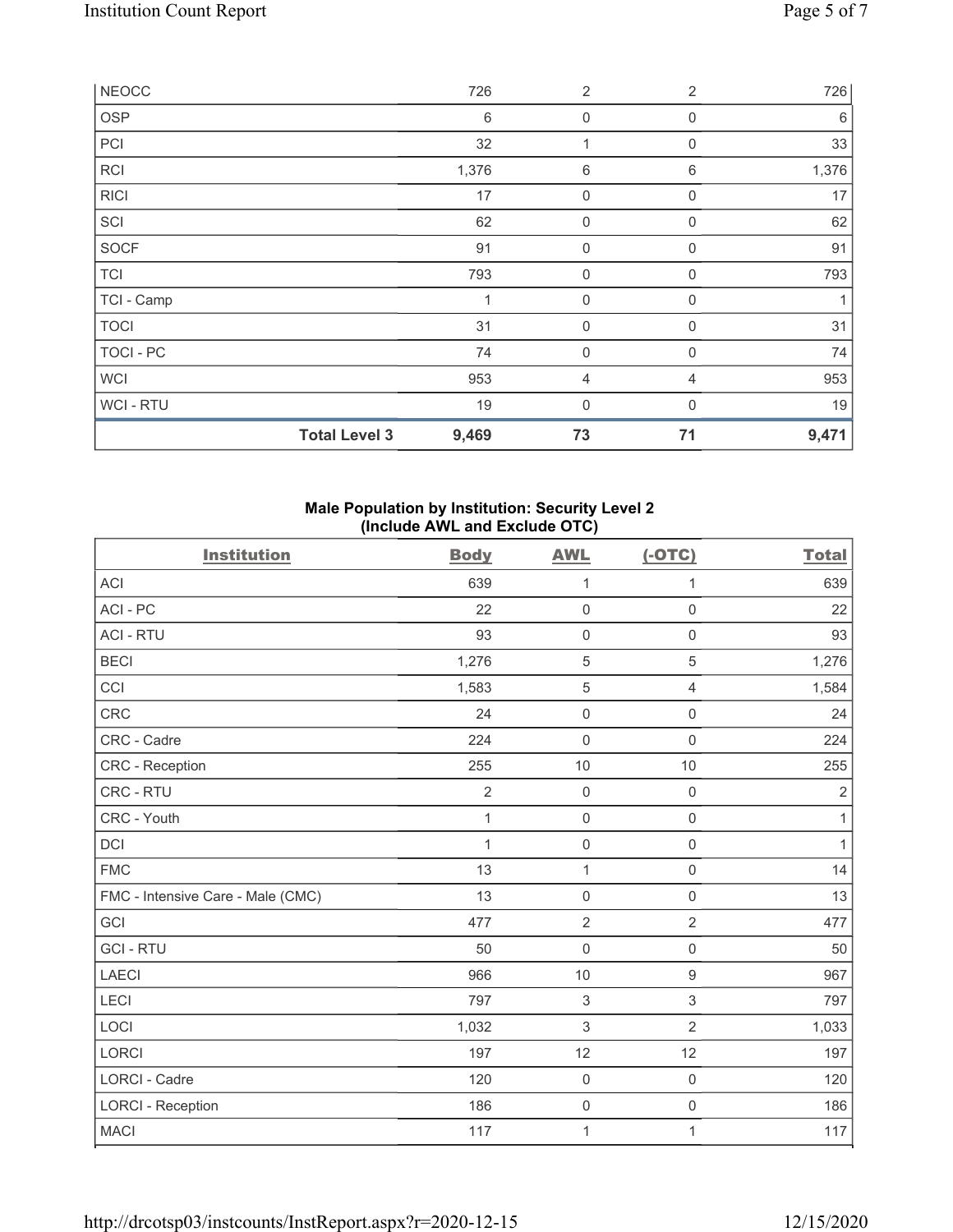| <b>MANCI</b> |                      | 330            | $\boldsymbol{0}$    | 0              | 330            |
|--------------|----------------------|----------------|---------------------|----------------|----------------|
| MCI          |                      | 1,381          | $\mathbf 5$         | 3              | 1,383          |
| <b>NCCI</b>  |                      | 840            | $\overline{2}$      | $\overline{2}$ | 840            |
| <b>NCI</b>   |                      | 1,034          | 4                   | 4              | 1,034          |
| <b>NEOCC</b> |                      | 149            | $\overline{2}$      | 1              | 150            |
| <b>OSP</b>   |                      | $\overline{2}$ | $\mathbf 0$         | 0              | $\overline{2}$ |
| PCI          |                      | 763            | $\overline{2}$      |                | 764            |
| <b>RCI</b>   |                      | 365            | 1                   | $\mathbf{1}$   | 365            |
| <b>RICI</b>  |                      | 980            | $10$                | 9              | 981            |
| SCI          |                      | 850            | 4                   | 4              | 850            |
| <b>SOCF</b>  |                      | 5              | $\mathbf 0$         | 0              | $\sqrt{5}$     |
| <b>TCI</b>   |                      | 105            | $\mathbf 0$         | $\overline{0}$ | 105            |
| <b>TOCI</b>  |                      | 8              | $\boldsymbol{0}$    | 0              | 8              |
| TOCI - PC    |                      | 49             | $\mathsf{O}\xspace$ | $\mathbf 0$    | 49             |
| <b>WCI</b>   |                      | 144            | 0                   | $\mathbf{0}$   | 144            |
|              | <b>Total Level 2</b> | 15,093         | 83                  | 74             | 15,102         |

# Male Population by Institution: Security Level 1 (Include AWL and Exclude OTC)

| <b>Institution</b>                | <b>Body</b>    | <b>AWL</b>          | $(-OTC)$            | <b>Total</b>   |
|-----------------------------------|----------------|---------------------|---------------------|----------------|
| ACI                               | 514            | $\mathbf 0$         | $\mathbf 0$         | 514            |
| ACI-PC                            | 10             | $\mathbf 0$         | $\mathsf{O}\xspace$ | 10             |
| <b>ACI - RTU</b>                  | 24             | $\mathbf 0$         | $\overline{0}$      | 24             |
| <b>BECI</b>                       | 703            | 4                   | 4                   | 703            |
| <b>BECI - Camp</b>                | 485            | $\mathbf 0$         | $\mathbf 0$         | 485            |
| CCI                               | 491            | $\overline{2}$      | 1                   | 492            |
| <b>CRC</b>                        | 12             | 1                   | 1                   | 12             |
| CRC - Cadre                       | $9\,$          | $\mathsf{O}\xspace$ | $\mathbf 0$         | $9$            |
| CRC - Reception                   | 227            | 5                   | 5                   | 227            |
| <b>FMC</b>                        | 258            | $\overline{2}$      | $\overline{2}$      | 258            |
| FMC - Intensive Care - Male (CMC) | 28             | $\mathsf{O}\xspace$ | $\mathsf{O}\xspace$ | 28             |
| GCI                               | 586            | $\,8\,$             | 5                   | 589            |
| GCI - Camp                        | 492            | $\mathsf{O}\xspace$ | $\mathsf{O}\xspace$ | 492            |
| <b>GCI-RTU</b>                    | 9              | $\mathbf 0$         | $\mathbf 0$         | 9              |
| <b>LAECI</b>                      | 650            | $\overline{7}$      | 6                   | 651            |
| LECI                              | 4              | 1                   | $\boldsymbol{0}$    | 5              |
| LECI - Camp                       | 166            | 0                   | $\mathbf 0$         | 166            |
| LOCI                              | 920            | 4                   | 1                   | 923            |
| <b>LORCI</b>                      | 117            | $\,8\,$             | $\,6\,$             | 119            |
| LORCI - Cadre                     | $\overline{7}$ | 0                   | 0                   | $\overline{7}$ |